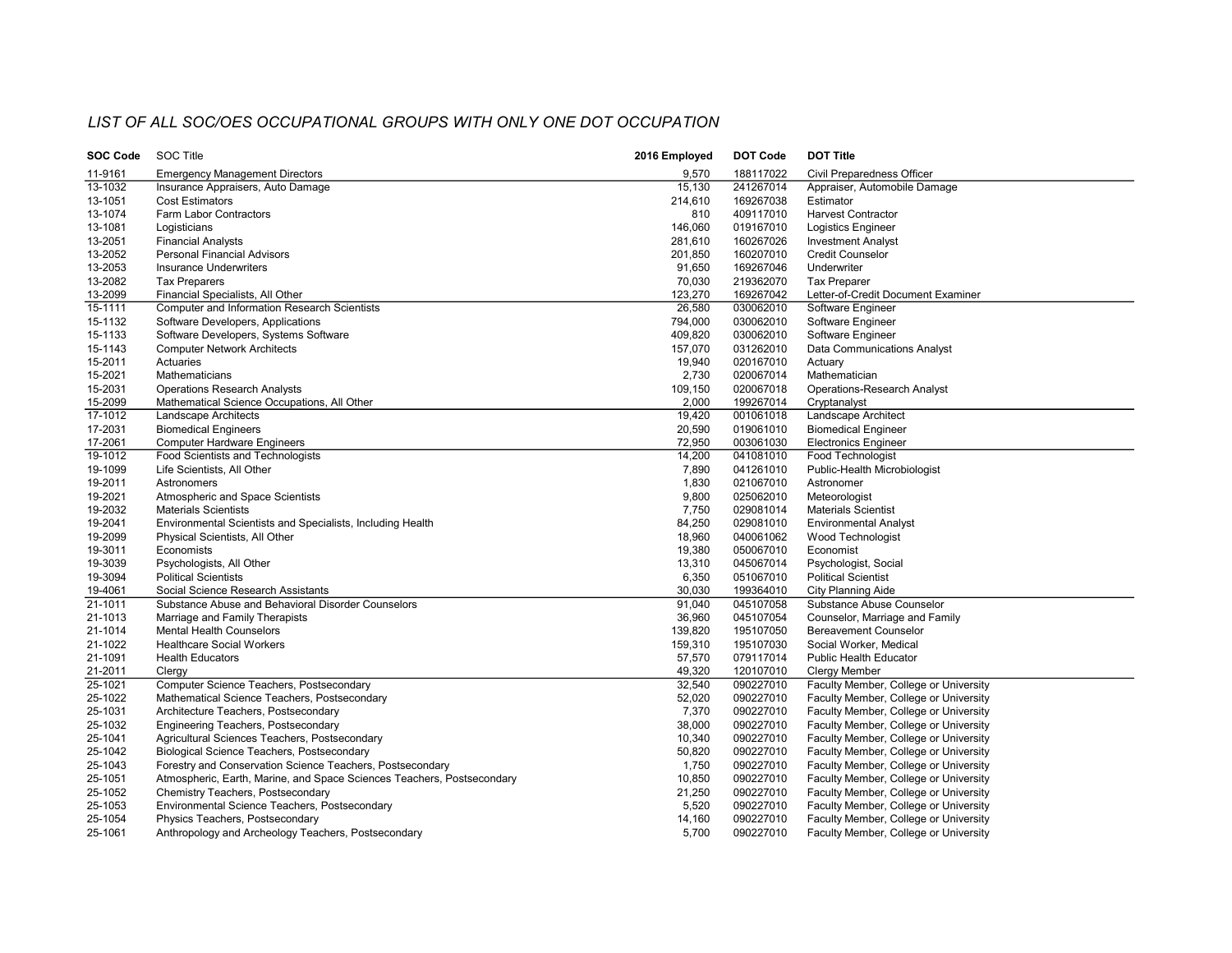| 25-1062            | Area, Ethnic, and Cultural Studies Teachers, Postsecondary                                                                      | 9,060            | 090227010              | Faculty Member, College or University                        |
|--------------------|---------------------------------------------------------------------------------------------------------------------------------|------------------|------------------------|--------------------------------------------------------------|
| 25-1063            | Economics Teachers, Postsecondary                                                                                               | 13,060           | 090227010              | Faculty Member, College or University                        |
| 25-1064            | Geography Teachers, Postsecondary                                                                                               | 4,140            | 090227010              | Faculty Member, College or University                        |
| 25-1065            | Political Science Teachers, Postsecondary                                                                                       | 16,720           | 090227010              | Faculty Member, College or University                        |
| 25-1066            | Psychology Teachers, Postsecondary                                                                                              | 37,640           | 090227010              | Faculty Member, College or University                        |
| 25-1067            | Sociology Teachers, Postsecondary                                                                                               | 14,580           | 090227010              | Faculty Member, College or University                        |
| 25-1071            | Health Specialties Teachers, Postsecondary                                                                                      | 186,740          | 090227010              | Faculty Member, College or University                        |
| 25-1072            | Nursing Instructors and Teachers, Postsecondary                                                                                 | 56,210           | 075124018              | Nurse, Instructor                                            |
| 25-1081            | Education Teachers, Postsecondary                                                                                               | 58,850           | 090227010              | Faculty Member, College or University                        |
| 25-1082            | Library Science Teachers, Postsecondary                                                                                         | 4,870            | 090227010              | Faculty Member, College or University                        |
| 25-1111            | Criminal Justice and Law Enforcement Teachers, Postsecondary                                                                    | 14,620           | 090227010              | Faculty Member, College or University                        |
| 25-1112            | Law Teachers, Postsecondary                                                                                                     | 16,010           | 090227010              | Faculty Member, College or University                        |
| 25-1113            | Social Work Teachers, Postsecondary                                                                                             | 11,860           | 090227010              | Faculty Member, College or University                        |
| 25-1121            | Art, Drama, and Music Teachers, Postsecondary                                                                                   | 99,020           | 090227010              | Faculty Member, College or University                        |
| 25-1122            | Communications Teachers, Postsecondary                                                                                          | 28,180           | 090227010              | Faculty Member, College or University                        |
| 25-1123            | English Language and Literature Teachers, Postsecondary                                                                         | 71,270           | 090227010              | Faculty Member, College or University                        |
| 25-1124            | Foreign Language and Literature Teachers, Postsecondary                                                                         | 28,720           | 090227010              | Faculty Member, College or University                        |
| 25-1125            | History Teachers, Postsecondary                                                                                                 | 21,800           | 090227010              | Faculty Member, College or University                        |
| 25-1126            | Philosophy and Religion Teachers, Postsecondary                                                                                 | 23,180           | 090227010              | Faculty Member, College or University                        |
| 25-1191            | <b>Graduate Teaching Assistants</b>                                                                                             | 135,130          | 090227014              | Graduate Assistant                                           |
| 25-2011            | Preschool Teachers, Except Special Education                                                                                    | 385,550          | 092227018              | Teacher, Preschool                                           |
| 25-2012            | Kindergarten Teachers, Except Special Education                                                                                 | 151,290          | 092227014              | Teacher, Kindergarten                                        |
| 25-2021            | Elementary School Teachers, Except Special Education                                                                            | 1,392,660        | 092227010              | Teacher, Elementary School                                   |
| 25-2023            | Career/Technical Education Teachers, Middle School                                                                              | 12,730           | 091221010              | Teacher, Industrial Arts                                     |
| 25-2032            | Career/Technical Education Teachers, Secondary School                                                                           | 80,100           | 091221010              | Teacher, Industrial Arts                                     |
| 25-2059            | Special Education Teachers, All Other                                                                                           | 40,190           | 076224014              | Orientation and Mobility Therapist for the Blind             |
| 25-3011            | Adult Basic and Secondary Education and Literacy Teachers and Instructors                                                       | 58,810           | 099227030              | Teacher, Adult Education                                     |
| 25-4011            | Archivists                                                                                                                      | 5,760            | 101167010              | Archivist                                                    |
|                    |                                                                                                                                 |                  |                        |                                                              |
| 25-9041            | <b>Teacher Assistants</b>                                                                                                       | 1,263,820        | 099327010              | Teacher Aide I                                               |
| 27-1012            | <b>Craft Artists</b>                                                                                                            | 5,070            | 199261010              | Taxidermist                                                  |
| 27-1014            | Multimedia Artists and Animators                                                                                                | 29,810           | 141081010              | Cartoonist, Motion Pictures                                  |
| 27-1019            | Artists and Related Workers, All Other                                                                                          | 7,010            | 191287014              | Appraiser, Art                                               |
| 27-1024            | <b>Graphic Designers</b>                                                                                                        | 210,710          | 141061018              | Graphic Designer                                             |
| 27-2031            | Dancers                                                                                                                         | 10,060           | 151047010              | Dancer                                                       |
|                    |                                                                                                                                 |                  |                        |                                                              |
| 27-2032<br>27-3012 | Choreographers                                                                                                                  | 5,160<br>8,020   | 151027010<br>159347010 | Choreographer<br>Announcer                                   |
| 29-1011            | Public Address System and Other Announcers<br>Chiropractors                                                                     | 32,960           | 079101010              | Chiropractor                                                 |
| 29-1022            |                                                                                                                                 | 5,380            | 072101018              | Oral and Maxillofacial Surgeon                               |
| 29-1023            | Oral and Maxillofacial Surgeons<br>Orthodontists                                                                                | 5,200            | 072101022              | Orthodontist                                                 |
| 29-1024            | Prosthodontists                                                                                                                 | 750              | 072101034              | Prosthodontist                                               |
| 29-1029            | Dentists, All Other Specialists                                                                                                 | 5,380            | 072061010              | Oral Pathologist                                             |
| 29-1041            | Optometrists                                                                                                                    | 36,430           | 079101018              | Optometrist                                                  |
|                    |                                                                                                                                 |                  |                        |                                                              |
| 29-1061<br>29-1063 | Anesthesiologists<br>Internists, General                                                                                        | 30,190<br>45,290 | 070101010<br>070101042 | Anesthesiologist<br>Internist                                |
|                    |                                                                                                                                 |                  |                        | Pediatrician                                                 |
| 29-1065            | Pediatricians, General                                                                                                          | 26,960           | 070101066              |                                                              |
| 29-1066<br>29-1067 | Psychiatrists                                                                                                                   | 24,820<br>41,190 | 070107014<br>070101094 | Psychiatrist                                                 |
|                    | Surgeons                                                                                                                        |                  |                        | Surgeon                                                      |
| 29-1081<br>29-1123 | Podiatrists<br><b>Physical Therapists</b>                                                                                       | 9,800<br>216,920 | 079101022<br>076121014 | Podiatrist<br><b>Physical Therapist</b>                      |
| 29-1124            | <b>Radiation Therapists</b>                                                                                                     | 17,450           | 078361034              | <b>Radiation Therapist</b>                                   |
| 29-1126            |                                                                                                                                 | 126,770          | 076361014              |                                                              |
| 29-1128            | <b>Respiratory Therapists</b><br>Exercise Physiologists (+ OES Statistical Group for Therapists, All Other - Including 29-1129) | 6,880            | 076121018              | <b>Respiratory Therapist</b><br><b>Exercise Physiologist</b> |
| 29-1151            | <b>Nurse Anesthetists</b>                                                                                                       | 39,860           | 075371010              | <b>Nurse Anesthetist</b>                                     |
| 29-1161            | <b>Nurse Midwives</b>                                                                                                           | 6,270            | 075264014              | Nurse-Midwife                                                |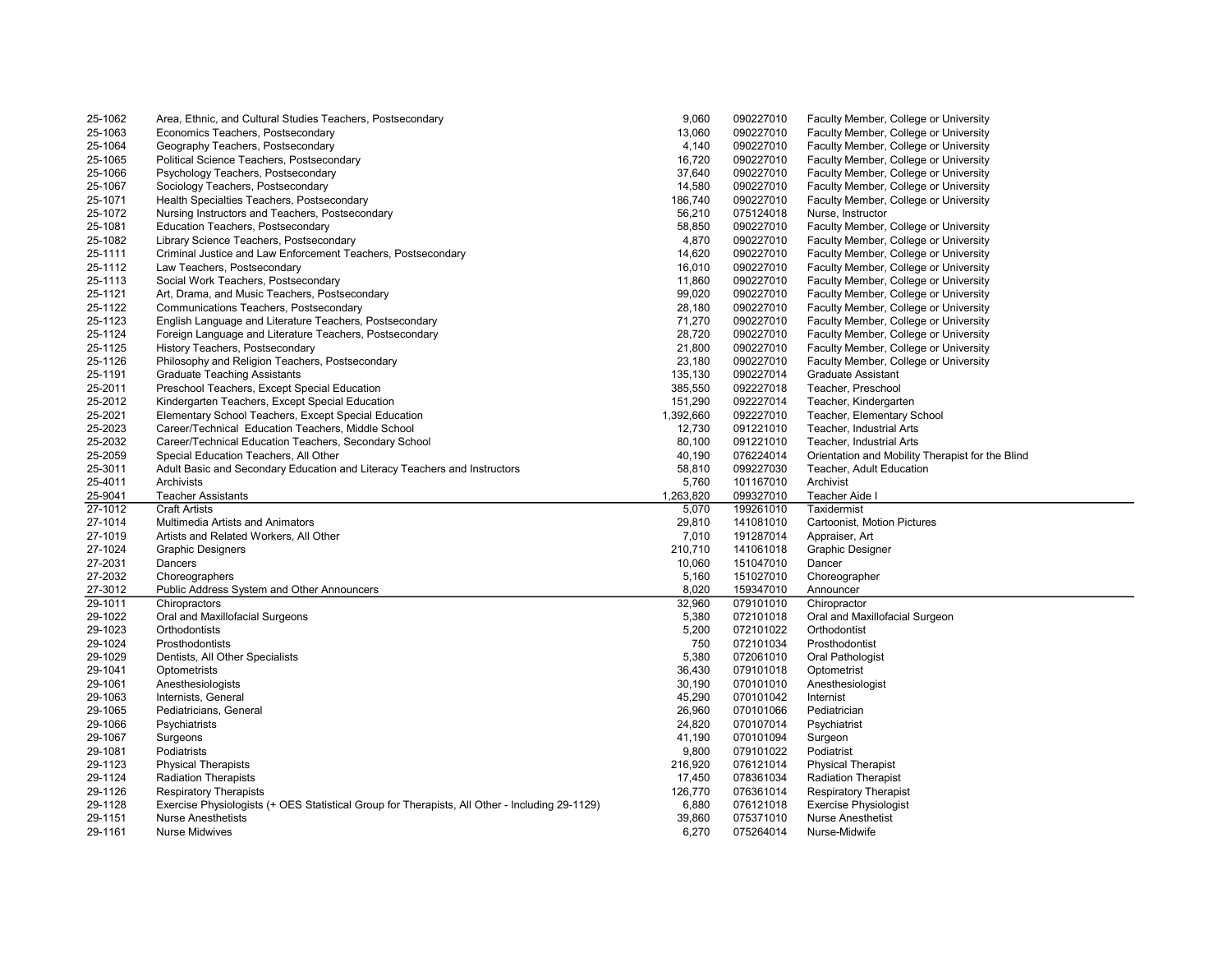| 29-1171 | <b>Nurse Practitioners</b>                                                | 150,230   | 075264010 | <b>Nurse Practitioner</b>                                   |
|---------|---------------------------------------------------------------------------|-----------|-----------|-------------------------------------------------------------|
| 29-2021 | <b>Dental Hygienists</b>                                                  | 204,990   | 078361010 | Dental Hygienist                                            |
| 29-2032 | Diagnostic Medical Sonographers                                           | 65,790    | 078364010 | <b>Ultrasound Technologist</b>                              |
| 29-2035 | Magnetic Resonance Imaging Technologists                                  | 35,850    | 078362058 | Special Procedures Technologist, Magnetic Resonance Imaging |
| 29-2051 | <b>Dietetic Technicians</b>                                               | 32,240    | 077124010 | Dietetic Technician                                         |
| 29-2053 | <b>Psychiatric Technicians</b>                                            | 61,720    | 079374026 | Psychiatric Technician                                      |
| 29-2055 | <b>Surgical Technologists</b>                                             | 105,720   | 079374022 | Surgical Technician                                         |
| 29-2056 | Veterinary Technologists and Technicians                                  | 99,390    | 079361014 | Veterinary Technician                                       |
| 29-2061 | Licensed Practical and Licensed Vocational Nurses                         | 702,400   | 079374014 | Nurse, Licensed Practical                                   |
| 29-9012 | Occupational Health and Safety Technicians                                | 16,560    | 199167010 | <b>Radiation Monitor</b>                                    |
| 29-9091 | <b>Athletic Trainers</b>                                                  | 24,130    | 153224010 | <b>Athletic Trainer</b>                                     |
| 31-1011 | Home Health Aides                                                         | 814,300   | 354377014 | Home Attendant                                              |
| 31-1015 | Orderlies                                                                 | 52,940    | 355674018 | Orderly                                                     |
| 31-2011 | <b>Occupational Therapy Assistants</b>                                    | 38,170    | 076364010 | Occupational Therapy Assistant                              |
| 31-2012 | <b>Occupational Therapy Aides</b>                                         | 7,210     | 355377010 | Occupational Therapy Aide                                   |
| 31-2021 | <b>Physical Therapist Assistants</b>                                      | 85,580    | 076224010 | <b>Physical Therapist Assistant</b>                         |
| 31-2022 | <b>Physical Therapist Aides</b>                                           | 50,030    | 355354010 |                                                             |
|         |                                                                           |           |           | Physical Therapy Aide                                       |
| 31-9011 | <b>Massage Therapists</b>                                                 | 95,830    | 334374010 | Masseur/Masseuse                                            |
| 31-9091 | <b>Dental Assistants</b>                                                  | 327,290   | 079361018 | Dental Assistant                                            |
| 31-9094 | <b>Medical Transcriptionists</b>                                          | 54,070    | 203582058 | Transcribing-Machine Operator                               |
| 31-9095 | <b>Pharmacy Aides</b>                                                     | 36,660    | 074381010 | <b>Pharmacist Assistant</b>                                 |
| 31-9096 | Veterinary Assistants and Laboratory Animal Caretakers                    | 79,990    | 079361014 | Veterinary Technician                                       |
| 31-9097 | Phlebotomists                                                             | 120,970   | 079364022 | Phlebotomist                                                |
| 33-3011 | <b>Bailiffs</b>                                                           | 17,880    | 377667010 | <b>Bailiff</b>                                              |
| 33-3041 | <b>Parking Enforcement Workers</b>                                        | 8,920     | 375587010 | Parking Enforcement Officer                                 |
| 33-9093 | <b>Transportation Security Screeners</b>                                  | 42,750    | 372667010 | Airline Security Representative                             |
| 35-2013 | Cooks, Private Household                                                  | 370       | 305281010 | Cook                                                        |
| 35-2015 | Cooks, Short Order                                                        | 183,990   | 313374014 | Cook, Short Order                                           |
| 35-3021 | Combined Food Preparation and Serving Workers, Including Fast Food        | 3,426,090 | 311472010 | Fast-Foods Worker                                           |
| 35-9031 | Hosts and Hostesses, Restaurant, Lounge, and Coffee Shop                  | 404,360   | 310137010 | Host/Hostess, Restaurant                                    |
| 39-1011 | <b>Gaming Supervisors</b>                                                 | 22,130    | 343137014 | Supervisor, Cardroom                                        |
| 39-1012 | <b>Slot Supervisors</b>                                                   | 7,640     | 343137014 | Supervisor, Cardroom                                        |
| 39-3011 | <b>Gaming Dealers</b>                                                     | 94,570    | 343464010 | <b>Gambling Dealer</b>                                      |
| 39-3019 | Gaming Service Workers, All Other                                         | 12,140    | 343367010 | Card Player                                                 |
| 39-4031 | Morticians, Undertakers, and Funeral Directors                            | 25,850    | 187167030 | Director, Funeral                                           |
| 39-5093 | Shampooers                                                                | 15,240    | 332271010 | Cosmetologist                                               |
| 39-9041 | <b>Residential Advisors</b>                                               | 110,330   | 187167186 | Residence Supervisor                                        |
| 41-2012 | Gaming Change Persons and Booth Cashiers                                  | 23,120    | 211467034 | Change Person                                               |
| 41-2022 | Parts Salespersons                                                        | 248,740   | 279357062 | Salesperson, Parts                                          |
| 41-3041 | <b>Travel Agents</b>                                                      | 68,680    | 252152010 | <b>Travel Agent</b>                                         |
| 41-9021 | <b>Real Estate Brokers</b>                                                | 40,850    | 250357018 | Sales Agent, Real Estate                                    |
| 41-9041 | Telemarketers                                                             | 215,290   | 299357014 | <b>Telephone Solicitor</b>                                  |
| 43-3041 | <b>Gaming Cage Workers</b>                                                | 18,810    | 211462022 | Cashier, Gambling                                           |
| 43-4081 | Hotel, Motel, and Resort Desk Clerks                                      | 248,440   | 238367038 | <b>Hotel Clerk</b>                                          |
| 43-5041 | <b>Meter Readers, Utilities</b>                                           | 34,070    | 209567010 | Meter Reader                                                |
| 43-5053 | Postal Service Mail Sorters, Processors, and Processing Machine Operators | 110,770   | 209687014 | Mail Handler                                                |
| 43-6012 | <b>Legal Secretaries</b>                                                  | 191,200   | 201362010 | <b>Legal Secretary</b>                                      |
| 43-6013 | <b>Medical Secretaries</b>                                                | 556,820   | 201362014 | <b>Medical Secretary</b>                                    |
| 43-9031 | <b>Desktop Publishers</b>                                                 | 13,090    | 979282010 | Electronic Prepress System Operator                         |
| 47-2041 | <b>Carpet Installers</b>                                                  | 25,660    | 864381010 | <b>Carpet Layer</b>                                         |
| 47-2043 | <b>Floor Sanders and Finishers</b>                                        | 4,590     | 869664014 | <b>Construction Worker I</b>                                |
| 47-2072 | <b>Pile-Driver Operators</b>                                              | 3,570     | 859682018 | Pile-Driver Operator                                        |
| 47-2082 | Tapers                                                                    | 18,480    | 842664010 | Taper                                                       |
| 47-2171 | Reinforcing Iron and Rebar Workers                                        | 20,020    | 801684026 | Reinforcing-Metal Worker                                    |
|         |                                                                           |           |           |                                                             |